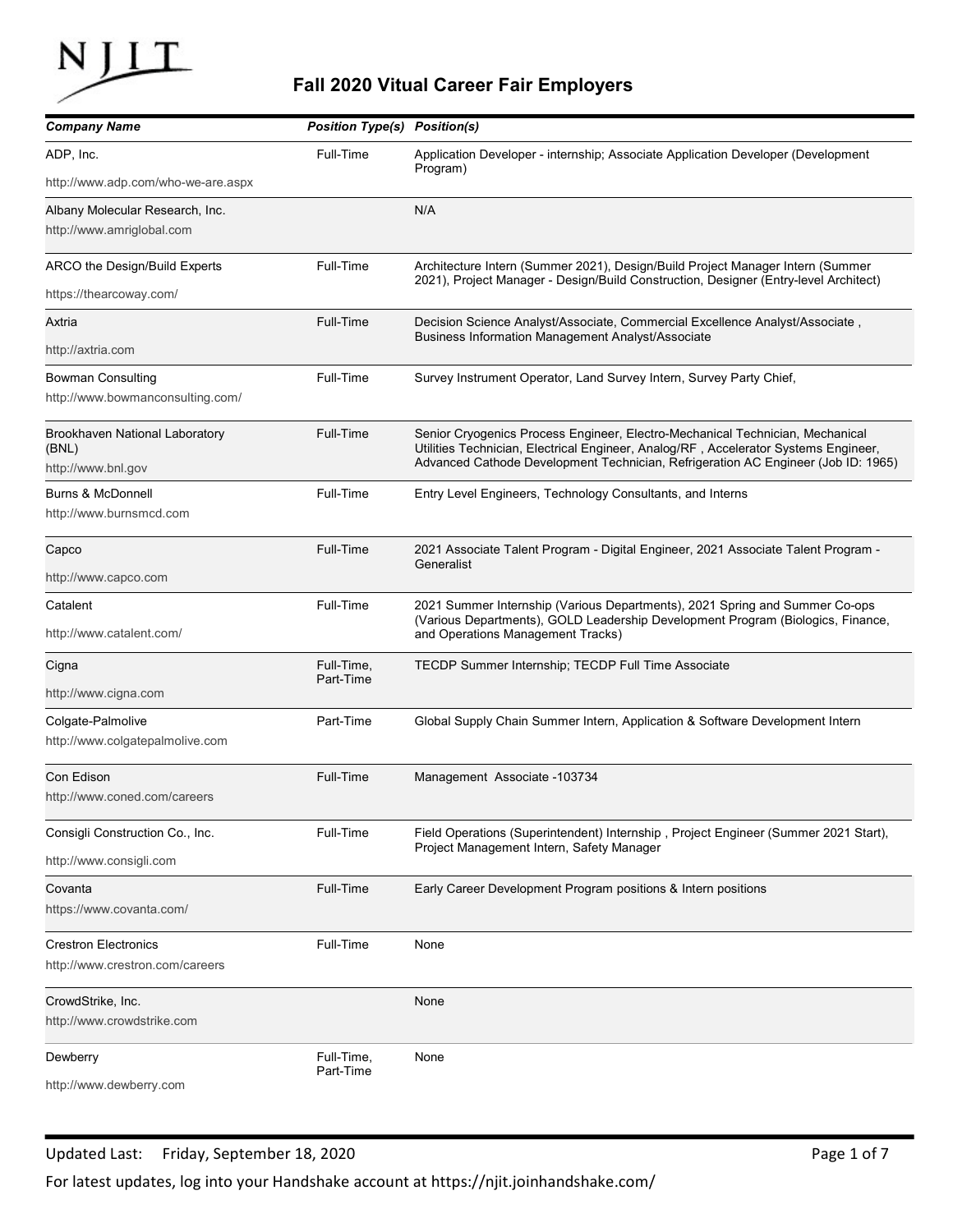| <b>Company Name</b>                                            | <b>Position Type(s) Position(s)</b> |                                                                                                                                                         |  |
|----------------------------------------------------------------|-------------------------------------|---------------------------------------------------------------------------------------------------------------------------------------------------------|--|
| Duck Creek Technologies, LLC                                   |                                     | Software Developer Intern- Claims, Software Configuration Specialist Intern, Software                                                                   |  |
| http://www.duckcreek.com/                                      |                                     | Developer Intern                                                                                                                                        |  |
| Dynamic Engineering<br>Consultants, PC                         | Full-Time                           | Design Engineer Internship, Design Engineer                                                                                                             |  |
| http://dynamicec.com/<br>Eaton                                 | Full-Time                           | Inside Sales Engineer                                                                                                                                   |  |
| http://www.eaton.com/careers                                   |                                     |                                                                                                                                                         |  |
| eClinicalWorks<br>https://www.eclinicalworks.com/              | Full-Time                           | Software Developer, Technical Account Manager, Performance Engineer                                                                                     |  |
| E-J Electric Installation Co.<br>http://www.ej1899.com         | Part-Time                           | Engineering Intern, Project Manager Intern, Estimating Intern                                                                                           |  |
| <b>EMVIA</b>                                                   | Full-Time,                          | Machine Learning Engineers, JAVA                                                                                                                        |  |
| http://www.emvia.com/                                          | Part-Time                           |                                                                                                                                                         |  |
| <b>Energy Transfer Solutions LLC</b><br>http://www.etshvac.com | Full-Time                           | Application Engineer - Edison, NJ, Sales Engineer - Edison, NJ                                                                                          |  |
| Engineering & Land Planning<br>Associates, Inc.                | Full-Time,<br>Part-Time             | Staff Engineer, Project Engineer, Project Manager                                                                                                       |  |
| http://www.elp-inc.com<br>Everest Re Group, Ltd.               |                                     | Summer Intern                                                                                                                                           |  |
| http://www.everestre.com                                       |                                     |                                                                                                                                                         |  |
| Facebook<br>http://www.facebook.com/careers/university         |                                     | Software Engineer Intern, Facebook University: Engineering Intern, Software Engineer                                                                    |  |
| FDM Group<br>https://www.fdmgroup.com/en-us/home-us/           | Full-Time                           | Software Development Consultant                                                                                                                         |  |
| Federal Bureau of Investigation                                | Full-Time                           | Honors Internship Program / Special Agent                                                                                                               |  |
| (DC HQ)<br>http://www.fbijobs.gov                              |                                     |                                                                                                                                                         |  |
| FirstEnergy Corp.                                              | Full-Time                           | Spring Co-Op Electrical Engineer, Summer Intern Electrical Engineer, Summer IT<br>Intern, Summer Cyber Security Intern, Summer Computer Engineer Intern |  |
| http://www.firstenergycorp.com                                 |                                     |                                                                                                                                                         |  |
| FM Global<br>http://fmglobal.com                               | Full-Time                           | None                                                                                                                                                    |  |
| <b>Fulton Bank</b>                                             | Full-Time,                          | None                                                                                                                                                    |  |
| http://www.fultonbank.com                                      | Part-Time                           |                                                                                                                                                         |  |
| <b>Gannett Fleming</b>                                         | Full-Time                           | Highway/Roadway Engineer, Bridge Engineer, Geotechnical Engineer, Water<br>Resources Engineer, Civil Engineer                                           |  |
| http://www.gannettfleming.com                                  |                                     |                                                                                                                                                         |  |
| General Dynamics, Electric Boat<br>http://www.gdeb.com/careers | Full-Time                           | Engineering Co-op, Fall 2020, Engineering CO-OP Trainee                                                                                                 |  |
| Getinge                                                        | Full-Time,                          | None                                                                                                                                                    |  |
| http://www.getinge.com/                                        | Part-Time                           |                                                                                                                                                         |  |
| <b>Gilbane Building Company</b><br>http://www.gilbaneco.com    | Full-Time                           | Project Engineers, Superintendents, Construction Management Interns                                                                                     |  |

## Updated Last: Friday, September 18, 2020 Page 2 of 7

For latest updates, log into your Handshake account at https://njit.joinhandshake.com/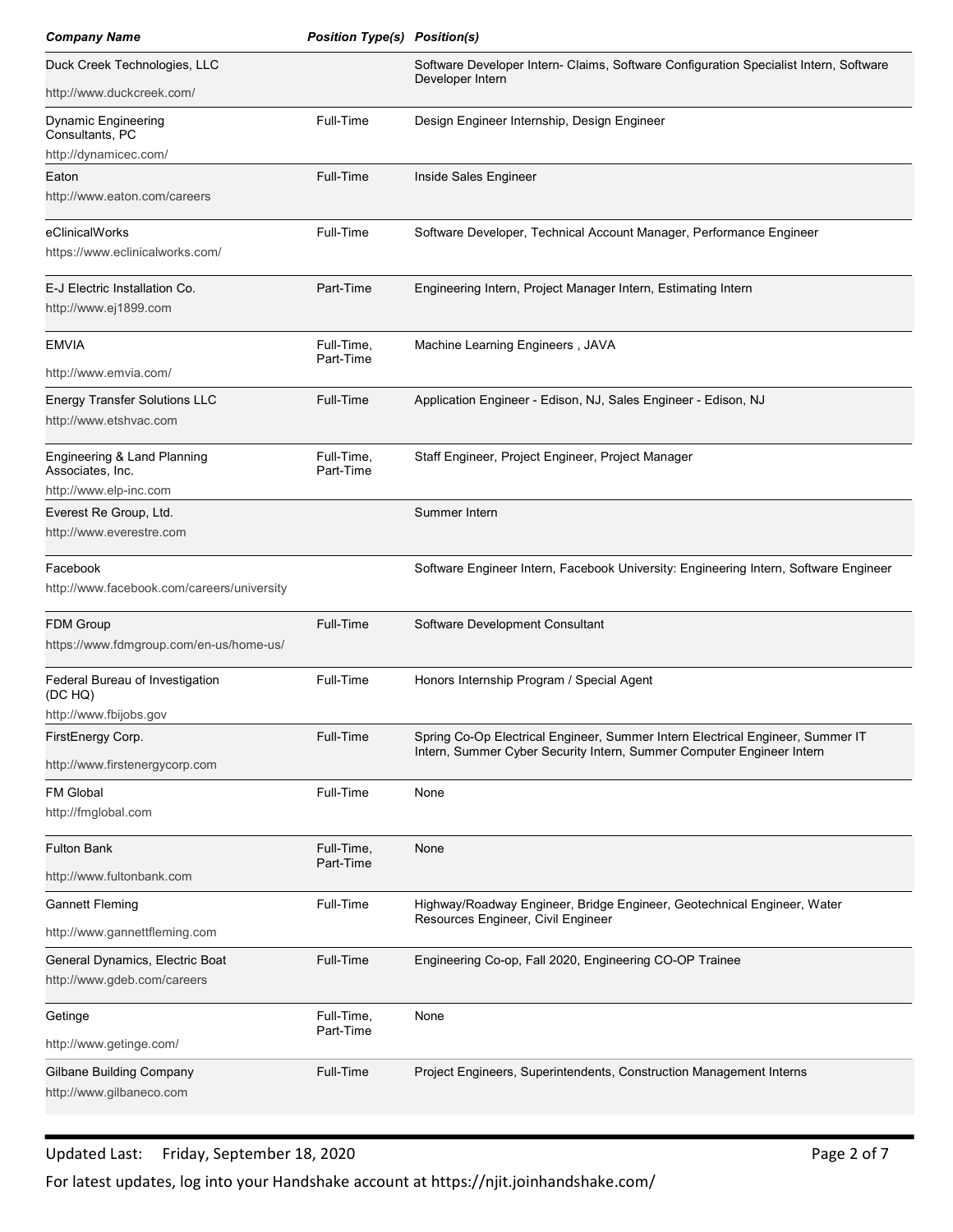| <b>Company Name</b>                                                                                    | <b>Position Type(s) Position(s)</b> |                                                                                                                                                                                                                                                                            |
|--------------------------------------------------------------------------------------------------------|-------------------------------------|----------------------------------------------------------------------------------------------------------------------------------------------------------------------------------------------------------------------------------------------------------------------------|
| Gladstone Design, Inc.                                                                                 | Part-Time                           | Civil Engineering Intern                                                                                                                                                                                                                                                   |
| http://www.gladstonedesign.com                                                                         |                                     |                                                                                                                                                                                                                                                                            |
| GPI/Greenman-Pedersen, Inc.<br>http://www.gpinet.com                                                   | Full-Time                           | Entry Level - Civil/Highway Engineer Position; Entry Level - Traffic Engineer Position;<br>Entry Level - Bridge Design/Inspection Position; Entry Level - Transportation<br>Construction Inspector Position; Civil/Highway Engineering Co-op; Traffic Engineering<br>$Co-$ |
| Granite<br>https://www.graniteconstruction.com                                                         | Full-Time                           | None                                                                                                                                                                                                                                                                       |
| Guardian Life Insurance Company<br>https://www.guardianlife.com/                                       | Full-Time                           | Summer 2021 Actuarial Internship                                                                                                                                                                                                                                           |
| <b>HNTB Corporation</b><br>http://www.hntb.com                                                         | Full-Time                           | None                                                                                                                                                                                                                                                                       |
| Huntington Ingalls Industries<br><b>Technical Solutions Division</b><br>http://www.buildyourcareer.com | Full-Time,<br>Part-Time             | Electrical Engineer, Structural Engineer, Designers                                                                                                                                                                                                                        |
| Independence Blue Cross<br>https://www.ibx.com/careers                                                 |                                     | None                                                                                                                                                                                                                                                                       |
| Infineum USA L.P.<br>http://www.infineum.com/                                                          | Full-Time,<br>Part-Time             | Plant Contact Engineer; Chemical Engineer Co-op or Intern                                                                                                                                                                                                                  |
| Infosys<br>http://www.infosys.com                                                                      | Full-Time                           | Associate (Entry Level Software Engineer)                                                                                                                                                                                                                                  |
| <b>INROADS</b><br>http://www.inroads.org/                                                              | Full-Time                           | None                                                                                                                                                                                                                                                                       |
| Inspira Health Network<br>http://www.inspirahealthnetwork.org                                          | Full-Time,<br>Part-Time             | None                                                                                                                                                                                                                                                                       |
| InvaGen Pharmaceuticals, a Cipla<br>subsidiary<br>http://www.ciplausa.com/                             | Full-Time                           | None                                                                                                                                                                                                                                                                       |
| J. Fletcher Creamer & Son, Inc.<br>http://www.jfcson.com                                               | Full-Time                           | Co-Op - Project Engineer (Construction) Sept to December 2020, Co-Op - Project<br>Engineer (Construction) - 6 Months - January to August 2021                                                                                                                              |
| Jaros, Baum & Bolles<br>http://www.jbb.com/                                                            | Full-Time                           | Engineer                                                                                                                                                                                                                                                                   |
| Kajima Building & Design Group,<br>Inc.<br>http://www.kbd.group                                        | Full-Time,<br>Part-Time             | Intern                                                                                                                                                                                                                                                                     |
| Karbon Engineering Services, LLC<br>http://www.karbonengineering.com                                   | Full-Time                           | Design Engineer; Commissioning Engineer                                                                                                                                                                                                                                    |
| Kimley-Horn<br>http://www.kimley-horn.com                                                              | Full-Time                           | <b>Civil Analyst</b>                                                                                                                                                                                                                                                       |
| Langan Engineering and<br><b>Environmental Services</b><br>http://www.langan.com                       | Full-Time                           | None                                                                                                                                                                                                                                                                       |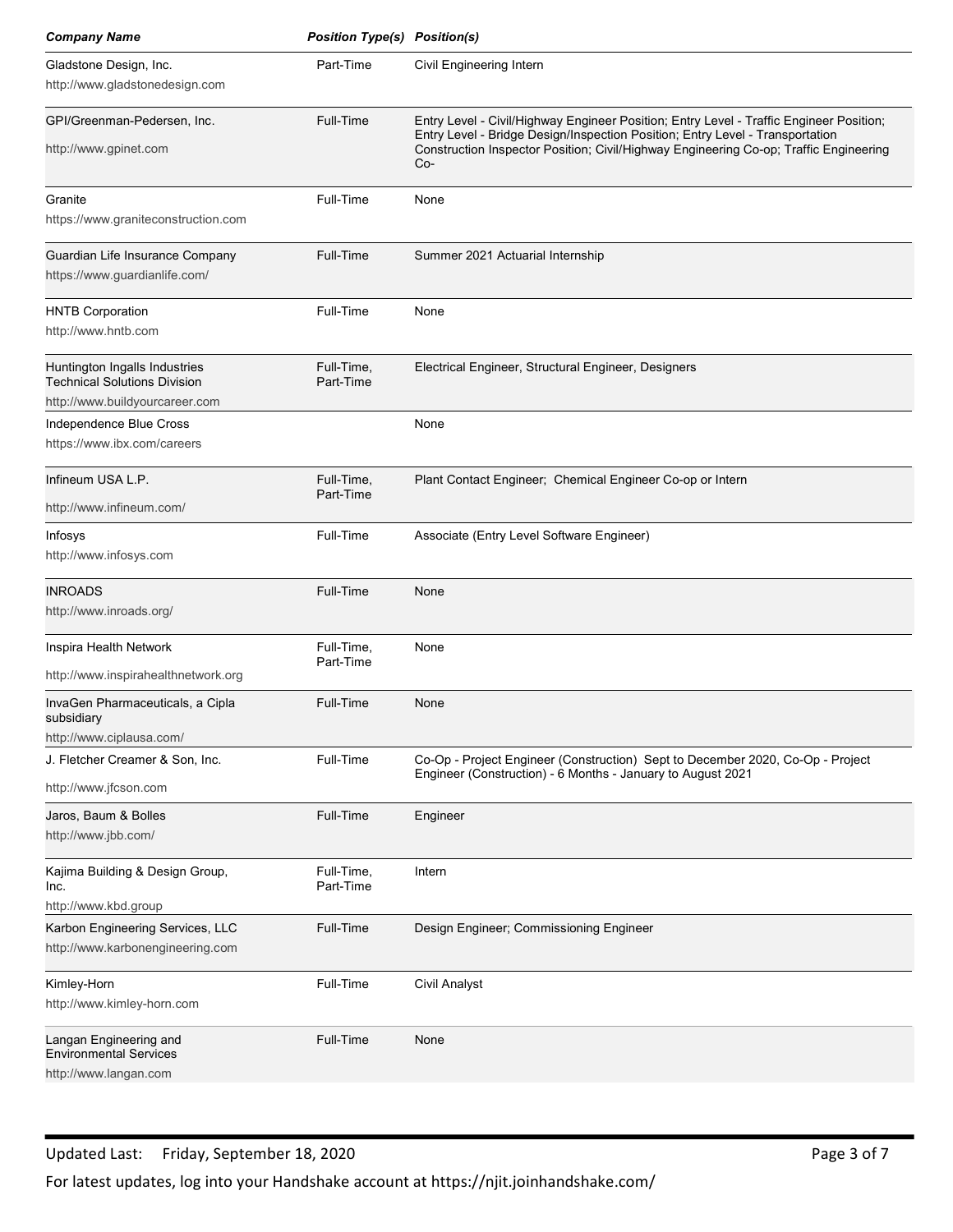| <b>Company Name</b>                                       | <b>Position Type(s) Position(s)</b> |                                                                                                                                                          |
|-----------------------------------------------------------|-------------------------------------|----------------------------------------------------------------------------------------------------------------------------------------------------------|
| Lumen                                                     | Full-Time                           | None                                                                                                                                                     |
| https://jobs.lumen.com/global/en                          |                                     |                                                                                                                                                          |
| Lutron Electronics Company, Inc.                          | Full-Time                           | Entry Level Electrical Engineer, Entry Level Computer Engineer, Entry Level Software                                                                     |
| http://careers.lutron.com                                 |                                     | Engineer, Entry Level Mechanical Engineer, Entry Level Manufacturing Engineer, Entry<br>Level Supply Chain Specialist, Entry Level Supply Chain Engineer |
| Marlabs, Inc.                                             | Full-Time                           | Software Developer, Data Scientist                                                                                                                       |
| http://www.marlabs.com/                                   |                                     |                                                                                                                                                          |
| Marotta Controls, Inc.                                    | Full-Time                           | 2021 Summer Intern, Engineer                                                                                                                             |
| http://www.marotta.com/                                   |                                     |                                                                                                                                                          |
| <b>Maser Consulting</b>                                   | Full-Time.                          | Engineer                                                                                                                                                 |
| http://www.maserconsulting.com                            | Part-Time                           |                                                                                                                                                          |
| <b>Menard USA</b>                                         | Full-Time                           | Sales Engineer, Field Engineer, Design Engineer, Project Manager, Construction                                                                           |
| http://www.menardgroupusa.com                             |                                     | Engineer, Structural Engineer                                                                                                                            |
| Merck & Co., Inc.                                         | Full-Time                           | Associate Specialist, Associate Scientist                                                                                                                |
| http://www.merck.com                                      |                                     |                                                                                                                                                          |
| <b>MLJ Contracting Corp</b>                               | Full-Time,<br>Part-Time             | Project Engineer: Summer Internship, Project Engineer: Co-op, Project Engineer: Full-<br>Time                                                            |
| https://www.mljcontracting.com/                           |                                     |                                                                                                                                                          |
| Moody's Corporation                                       | Full-Time,<br>Part-Time             | Moody's Analytics Technology Rotation, Summer Internship Program, Ratings and<br>Research Associate                                                      |
| http://www.moodys.com                                     |                                     |                                                                                                                                                          |
| Mthree                                                    | Full-Time                           | Software Engineer - entry level, Junior Software Developer, Production Support<br>Analyst - entry level                                                  |
| https://www.mthree.com/                                   |                                     |                                                                                                                                                          |
| NAB Leadership Foundation                                 | Part-Time                           | <b>Broadcast Engineer Apprentice</b>                                                                                                                     |
| http://www.nabfoundation.org/                             |                                     |                                                                                                                                                          |
| Naval Air Systems Command<br>(NAVAIR)                     | Full-Time                           | Engineers (US Citizenship Required)                                                                                                                      |
| https://jobs.navair.navy.mil                              |                                     |                                                                                                                                                          |
| Naval Undersea Warfare Center,<br><b>Division Newport</b> | Full-Time                           | Computer Engineer, Computer Scientist, Electrical Engineer, Mathematician,<br>Mechanical Engineer, Physicist                                             |
| http://www.navsea.navy.mil/nuwc/newport/defau             |                                     |                                                                                                                                                          |
| lt.aspx<br><b>New Hudson Facades</b>                      | Full-Time                           | Robotics Engineer, CAD Technician I, Assistant Project Manager                                                                                           |
| http://www.newhudsonfacades.com                           |                                     |                                                                                                                                                          |
| New Jersey Courts                                         | Full-Time                           | None                                                                                                                                                     |
| http://www.njcourts.gov                                   |                                     |                                                                                                                                                          |
| New Jersey Institute of                                   | Full-Time                           | Software Engineer                                                                                                                                        |
| Technology<br>http://www.njit.edu                         |                                     |                                                                                                                                                          |
| <b>NJ Transit</b>                                         | Full-Time                           | Summer Internship                                                                                                                                        |
| http://www.njtransit.com                                  |                                     |                                                                                                                                                          |
|                                                           |                                     |                                                                                                                                                          |
| <b>NJM</b>                                                | Full-Time                           | IT Trainee (Rotational) - Full time/Entry level, Summer Internship Program (various<br>departments)                                                      |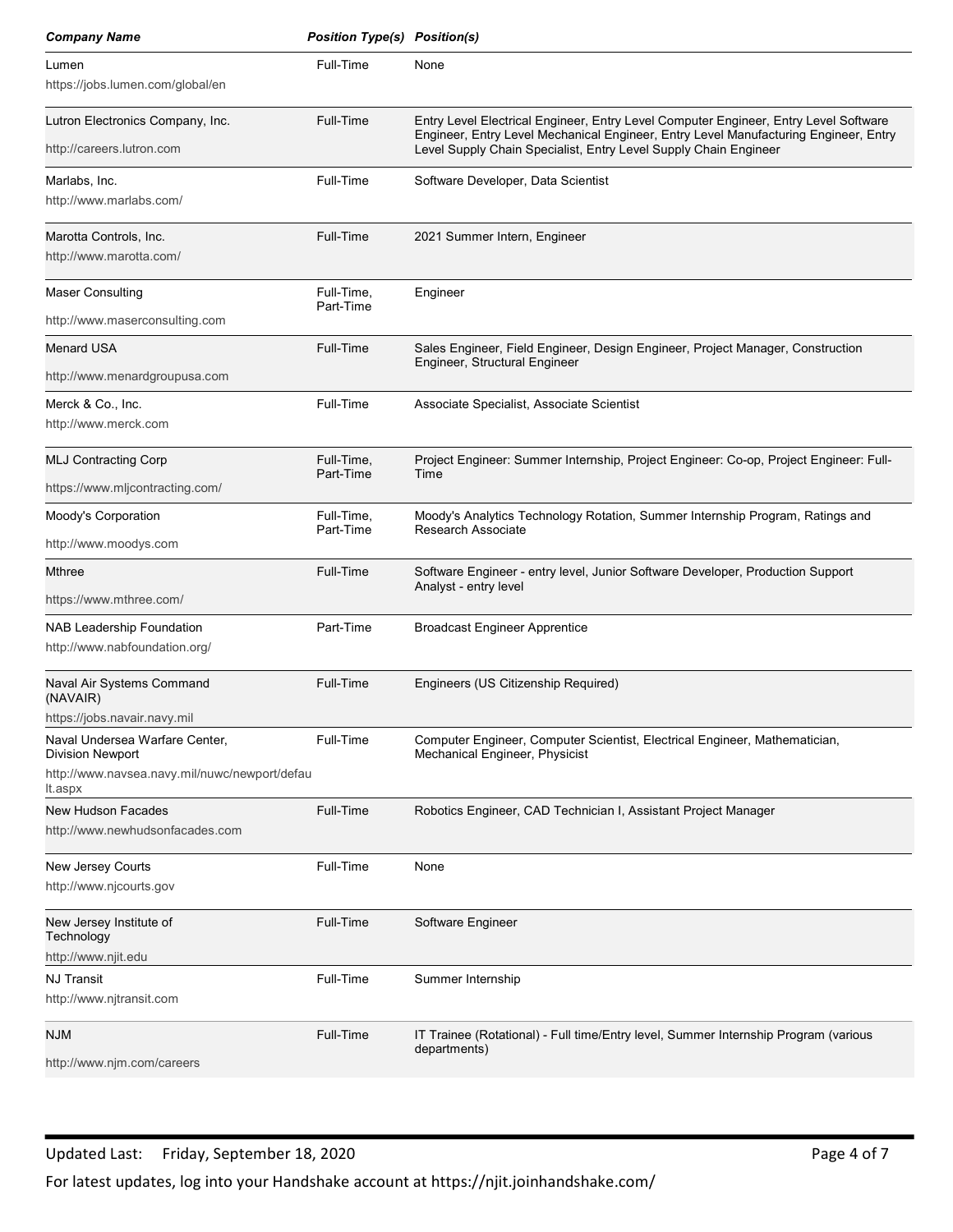| <b>Company Name</b>                                                             | <b>Position Type(s) Position(s)</b> |                                                                                                                                                                                                                                                                          |
|---------------------------------------------------------------------------------|-------------------------------------|--------------------------------------------------------------------------------------------------------------------------------------------------------------------------------------------------------------------------------------------------------------------------|
| Northeast Army Healthcare<br>Recruiting<br>http://www.goarmy.com/amedd          | Full-Time,<br>Part-Time             | Health Professional Scholarship Program, Environmental Science/Engineering Officer,<br>Health Services System Management (70D), Dietician, Registered Nurse, Occupational<br>Therapist, Physician Assistant, Entomologist, Pharmacist                                    |
| NYS Department of Transportation<br>http://www.dot.ny.gov                       | Full-Time                           | Engineer Trainee, Civil Engineer, Transportation Construction Inspector                                                                                                                                                                                                  |
| Optum, a UnitedHealth Group<br>Company                                          | Full-Time                           | Technology Development Program Associate; Technology Development Intern                                                                                                                                                                                                  |
| http://www.optum.com<br>Orange & Rockland Utilities, Inc.<br>http://www.oru.com | Full-Time,<br>Part-Time             | engineering                                                                                                                                                                                                                                                              |
| Parette Somjen Architects<br>https://www.planetpsa.com                          | Full-Time,<br>Part-Time             | None                                                                                                                                                                                                                                                                     |
| Peace Corps<br>http://www.peacecorps.gov                                        | Full-Time                           | None                                                                                                                                                                                                                                                                     |
| Phillips 66<br>https://www.phillips66.com/                                      | Full-Time                           | 2021 University Intern – Refining & Midstream Engineer                                                                                                                                                                                                                   |
| POWER Engineers, Inc.<br>http://www.powereng.com                                | Full-Time                           | <b>Electrical Engineers</b>                                                                                                                                                                                                                                              |
| Princeton Plasma Physics<br>Laboratory<br>http://www.pppl.gov                   | Full-Time                           | None                                                                                                                                                                                                                                                                     |
| PSEG - Public Service Enterprise<br>Group<br>http://www.pseg.com                |                                     | Internships/CO-OP                                                                                                                                                                                                                                                        |
| Railroad Construction Company,<br>Inc.<br>http://www.railroadconstruction.com/  |                                     | None                                                                                                                                                                                                                                                                     |
| <b>Reckitt Benckiser</b><br>http://www.rb.com                                   | Full-Time                           | 2021 Supply Graduate Rotational Program, 2021 Finance Graduate Rotational<br>Program, 2021 Commercial Graduate Rotational Program, 2021 Supply Internship,<br>2021 Sales Internship, 2021 Supply Co-Op (January-June), 2021 Research &<br>Development Internship, 2021 R |
| Schneider Electric<br>http://www.schneider-electric.com                         | Full-Time,<br>Part-Time             | None                                                                                                                                                                                                                                                                     |
| Scholastic<br>http://www.scholastic.com                                         | Full-Time                           | Software Engineer, Software Engineers in Test, Desktop Engineer, Digital Marketing<br>Associate, Business Analyst                                                                                                                                                        |
| <b>Semandex Networks</b><br>http://www.semandex.net                             | Full-Time                           | Software Engineer Intern                                                                                                                                                                                                                                                 |
| Silvi Concrete<br>http://www.silvi.com/careers/                                 | Full-Time                           | Concrete Plant or Mining Manager Training Program, Junior Accountant                                                                                                                                                                                                     |
| Skanska USA, Inc.<br>http://www.usa.skanska.com                                 | Full-Time,<br>Part-Time             | None                                                                                                                                                                                                                                                                     |
| Solar Landscape                                                                 | Full-Time,                          | <b>Engineer Associate</b>                                                                                                                                                                                                                                                |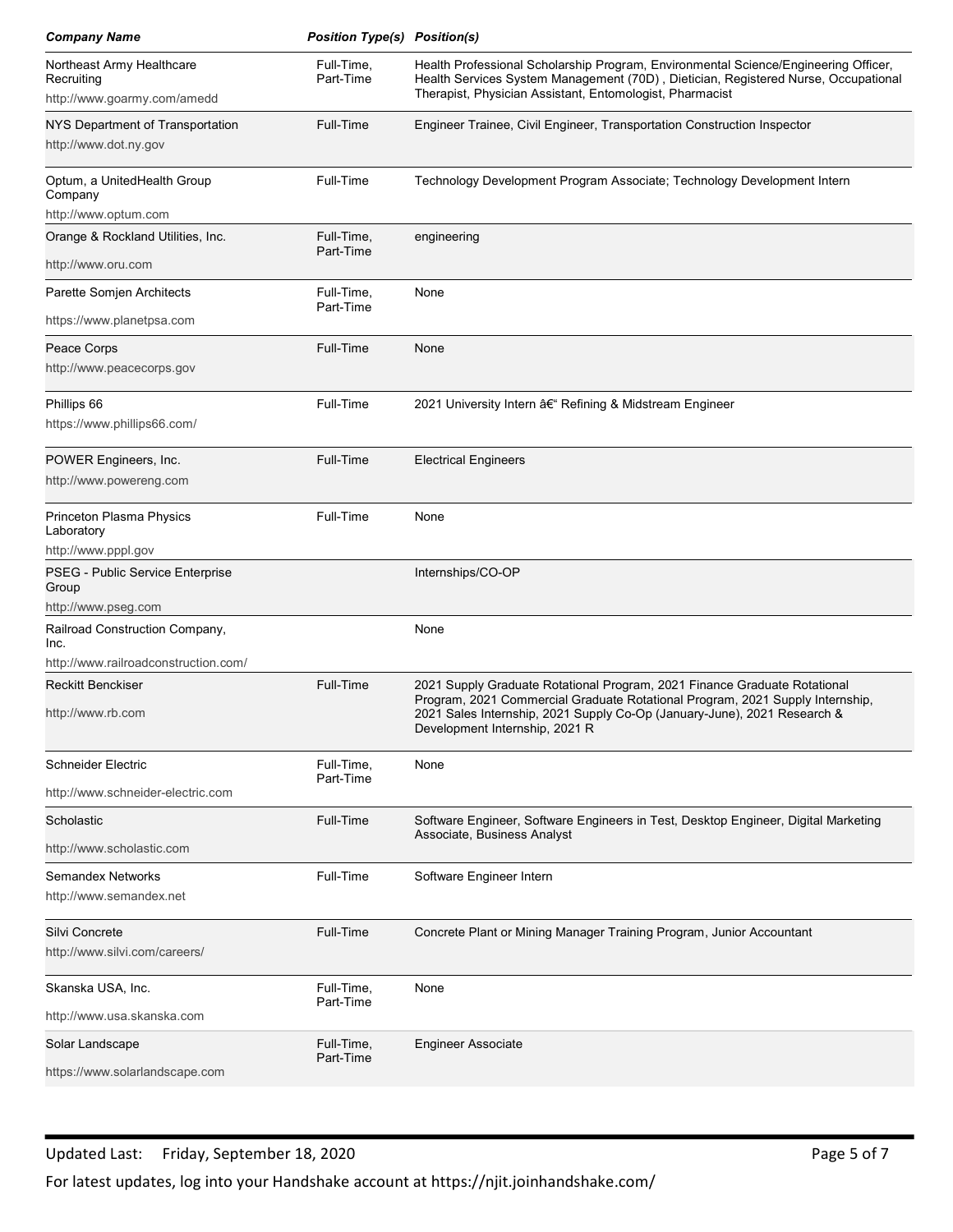| <b>Company Name</b>                                                          | <b>Position Type(s) Position(s)</b> |                                                                                                                                                                                                                                                             |
|------------------------------------------------------------------------------|-------------------------------------|-------------------------------------------------------------------------------------------------------------------------------------------------------------------------------------------------------------------------------------------------------------|
| Sordoni Construction Co                                                      | Full-Time,                          | None                                                                                                                                                                                                                                                        |
| https://sordoniconstruction.com/                                             | Part-Time                           |                                                                                                                                                                                                                                                             |
| Structural Group, Inc.<br>https://www.structuralgroup.com                    | Full-Time                           | Construction Project Engineer - Entry Level                                                                                                                                                                                                                 |
| Stryker<br>https://careers.stryker.com/                                      | Full-Time                           | 2021 Summer Internship: Engineering, Supply Chain, Marketing, Finance/Accounting,<br>Regulatory Affairs, Information Systems. Rotational Programs: Finance and Accounting,<br>Advanced Operations, Quality, Engineering, Supply Chain, Product Development. |
| Suburban Consulting Engineers,<br>Inc.<br>http://www.suburbanconsulting.com/ | Full-Time,<br>Part-Time             | Internship, Designer                                                                                                                                                                                                                                        |
| SUEZ, NA<br>https://www.suez-na.com/en-US                                    | Full-Time                           | Engineers, Project Engineers                                                                                                                                                                                                                                |
| <b>T&amp;M Associates</b><br>http://www.tandmassociates.com/                 | Full-Time,<br>Part-Time             | Staff Engineer, Environmental Scientist                                                                                                                                                                                                                     |
| <b>Tata Consultancy Services</b><br>http://www.tcs.com                       | Full-Time                           | Business Analyst, Software Engineer, Data Analyst                                                                                                                                                                                                           |
| <b>TC Electric</b><br>http://www.tcelect.net/                                | Full-Time,<br>Part-Time             | Project Engineer: Summer Internship, Project Engineer: Co-op, Project Engineer: Full-<br>Time                                                                                                                                                               |
| The Children's Place<br>http://www.childrensplace.com                        | Full-Time                           | 2021 Corporate Summer Internship                                                                                                                                                                                                                            |
| The Port Authority of NY & NJ<br>http://www.panynj.gov                       | Full-Time                           | Engineers, Engineering Internships                                                                                                                                                                                                                          |
| The Walsh Group<br>http://www.walshgroup.com                                 | Full-Time,<br>Part-Time             | None                                                                                                                                                                                                                                                        |
| <b>TIAA</b><br>https://www.tiaa.org/public/index.html                        |                                     | Summer 2021 Internship                                                                                                                                                                                                                                      |
| Torcon, Inc.<br>https://www.torcon.com                                       | Full-Time                           | None                                                                                                                                                                                                                                                        |
| Traffic Planning and Design, Inc.<br>http://www.trafficpd.com                | Full-Time,<br>Part-Time             | https://trafficpd.com/tpd/careers/current-openings/                                                                                                                                                                                                         |
| <b>Turner Construction Company</b><br>http://turnerconstruction.com/careers  | Full-Time                           | Engineering Assistant / Field Engineer NJBU 2020-2021, Intern                                                                                                                                                                                               |
| <b>Tutor Perini Civil East</b><br>http://www.tutorperini.com                 |                                     | <b>Construction Engineer</b>                                                                                                                                                                                                                                |
| U.S. Government Accountability<br>Office<br>http://www.gao.gov               | Full-Time,<br>Part-Time             | Analyst and IT positions                                                                                                                                                                                                                                    |
| U.S. Navy - Officer Programs NYC<br>http://www.navy.com/officer              | Full-Time                           | US Navy Nuclear Programs, US Navy Pilot/Naval Flight Officer                                                                                                                                                                                                |
|                                                                              | Full-Time,                          | Electrical Engineering, Mechanical Engineering, Computer Engineering                                                                                                                                                                                        |

## Updated Last: Friday, September 18, 2020 **Page 6 of 7** and 2008 Page 6 of 7